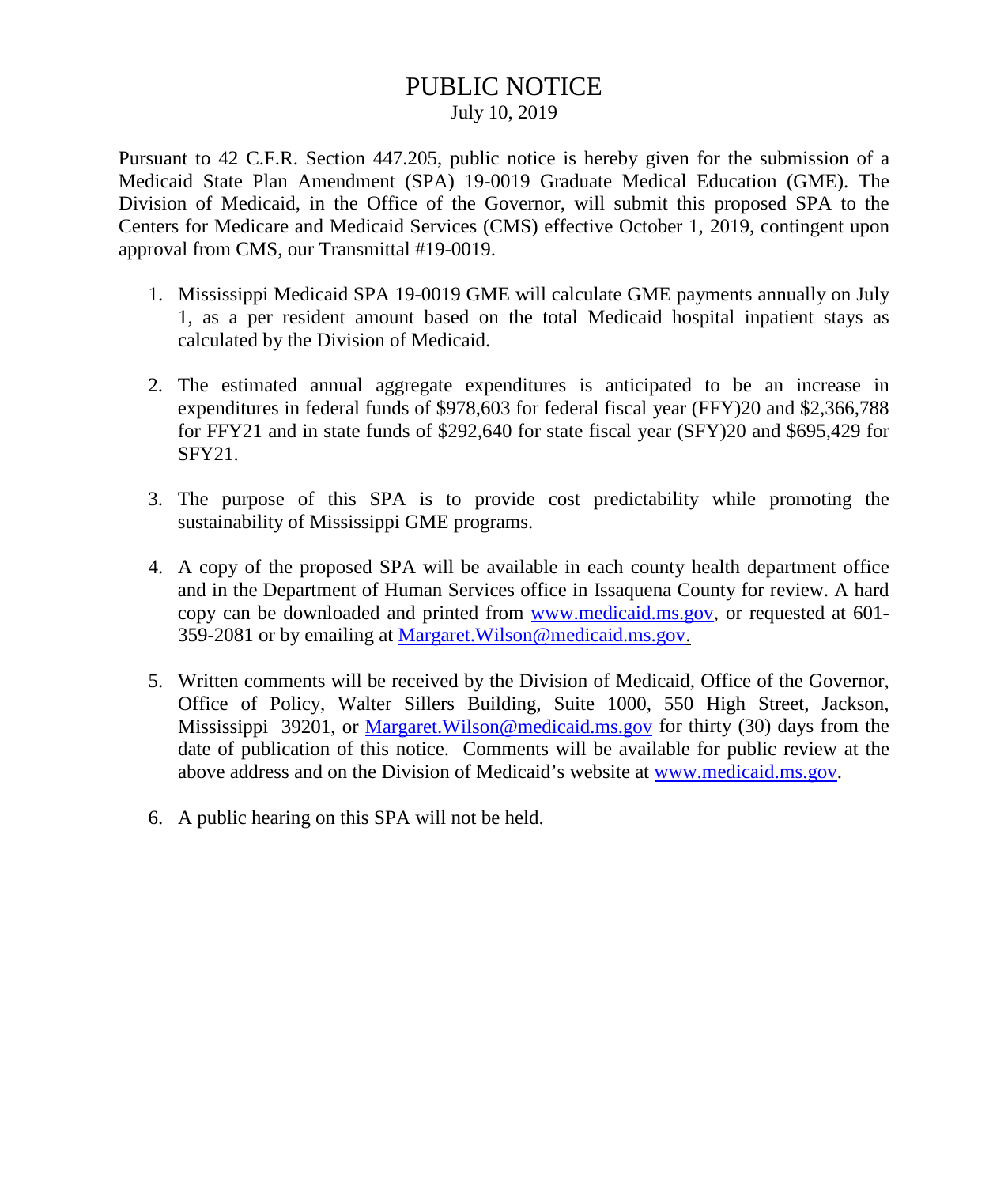## Q. Medical Education Payments

The Mississippi Division of Medicaid (DOM) reimburses Mississippi hospitals with an accredited, as determined by the Division, and Medicare approved teaching program for direct graduate medical education (GME) costs. The hospital must be accredited at the beginning of the state fiscal year in order to qualify for the quarterly payments during the payment year. To be eligible for payment, services must be performed on the campus of the teaching hospital, and only the teaching hospital is eligible for reimbursement. Hospitals that enter into contractual arrangements with the teaching hospital to utilize the services of interns and residents are not eligible for medical education payments.

Medical education payments are calculated annually on July 1, as a per resident amount based on the total Medicaid hospital inpatient stays as calculated by DOM. During the year of implementation, the payments will be made to eligible hospitals in three (3) equal installments in December, March and June. Thereafter, the payments will be made to eligible hospitals on a quarterly basis in September, December, March and June. The number of residents per hospital will be the number of resident full time equivalents (FTEs) on Worksheet E-4, Line 6 of the most recent cost report filed with DOM for the calendar year immediately prior to the beginning of the fiscal year. Any hospital which establishes a new accredited teaching program must submit documentation of accreditation, Medicare approval, number of filled resident positions, and start date of the GME program prior to the July 1 calculation of the payments, and the program must be in operation as of July 1 of the payment year.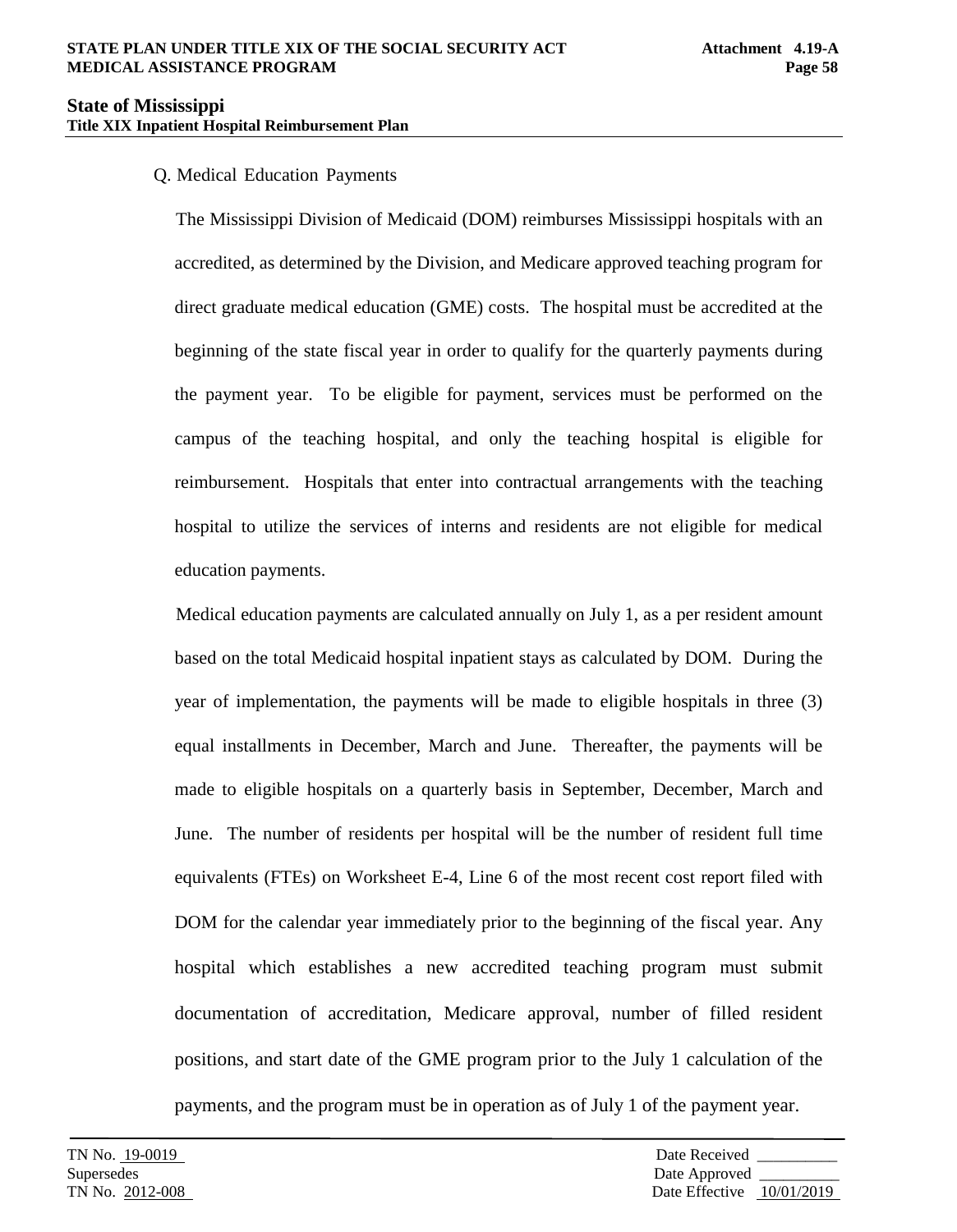The per resident rate will be as follows:

- A. For residencies of Mississippi academic health science centers with a Level 1 trauma center:
	- 1. \$65,000 per FTE for hospitals with 7,500 or more Medicaid hospital inpatient stays, or
	- 2. \$55,000 per FTE for hospitals with fewer than 7,500 Medicaid hospital inpatient stays.
- B. For residencies of all other accredited hospitals:
	- 1. \$35,000 per FTE for hospitals with greater than 7,500 Medicaid hospital inpatient stays,
	- 2. \$27,500 per FTE for hospitals with 2,000 to 7,500 Medicaid hospital inpatient stays, or
	- 3. \$25,000 per FTE for hospitals with fewer than 2,000 Medicaid hospital inpatient stays.

Beginning July 2021, the amount per resident will increase annually by the lessor of 1.5% or the final Medicare Inpatient Hospital PPS Market Basket updated as of October 1 of each year as published in the Federal Register.

Medical education costs will not be reimbursed to out-of-state hospitals.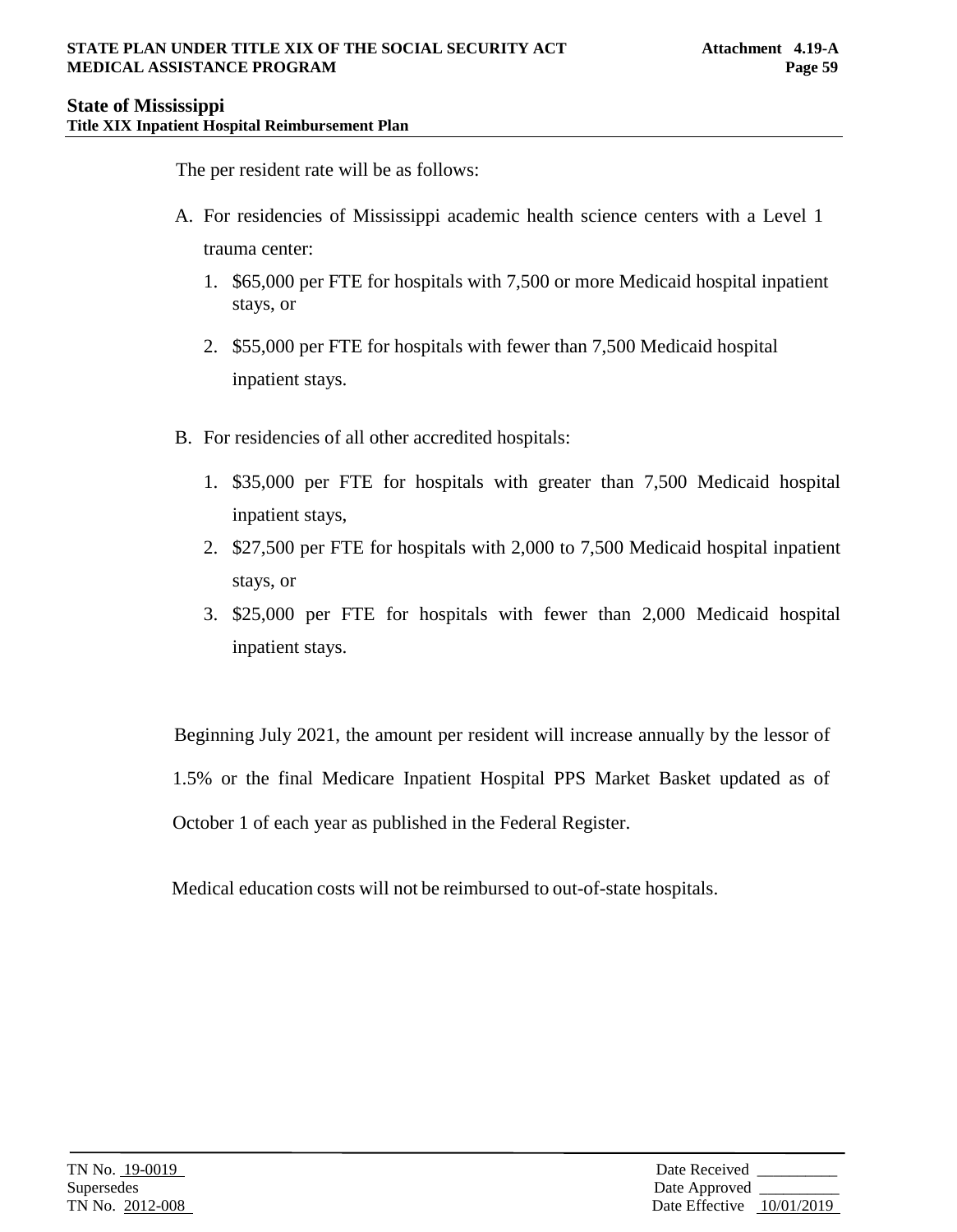## Q. Medical Education Payments

The Mississippi Division of Medicaid (DOM) reimburses Mississippi hospitals with an accredited, as determined by the Division, and Medicare approved teaching program for direct graduate medical education (GME) costs. The hospital must be accredited at the beginning of the state fiscal year in order to qualify for the quarterly payments during the payment year. To be eligible for payment, services must be performed on the campus of the teaching hospital, and only the teaching hospital is eligible for reimbursement. Hospitals that enter into contractual arrangements with the teaching hospital to utilize the services of interns and residents are not eligible for medical education payments.

Medical education payments are calculated annually on July 1, as a per resident amount based on the total Medicaid hospital inpatient stays as calculated by DOM. During the year of implementation, the payments will be made to eligible hospitals in three (3) equal installments in December, March and June. Thereafter, the payments will be made to eligible hospitals on a quarterly basis in September, December, March and June. The number of residents per hospital will be the number of resident full time equivalents (FTEs) on Worksheet E-4, Line 6 of the most recent cost report filed with DOM for the calendar year immediately prior to the beginning of the fiscal year. Any hospital which establishes a new accredited teaching program must submit documentation of accreditation, Medicare approval, number of filled resident positions, and start date of the GME program prior to the July 1 calculation of the payments, and the program must be in operation as of July 1 of the payment year.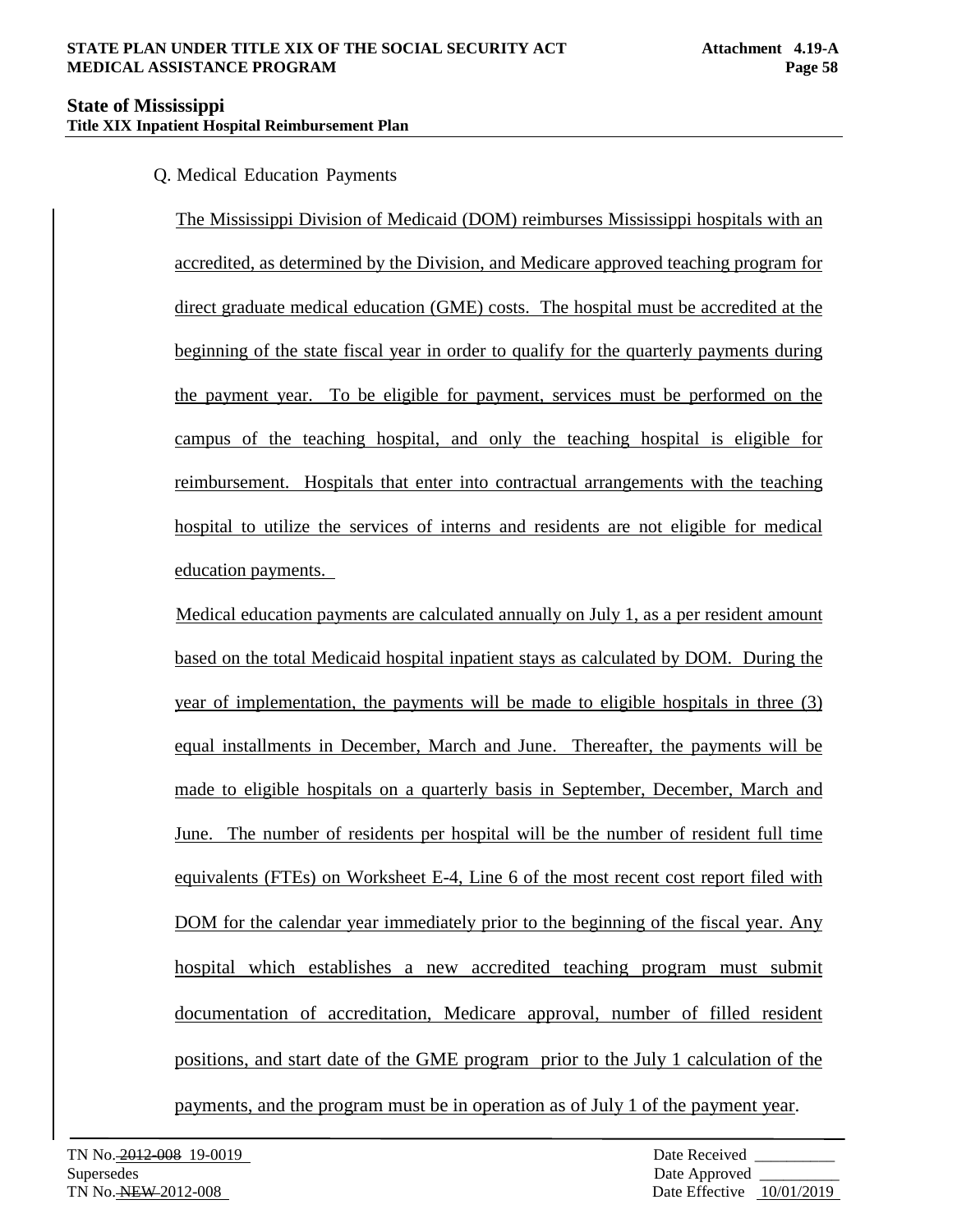Mississippi hospitals which have an approved teaching program or have received legislative approval to begin a teaching program as of July 1, 2012, will be reimbursed for direct graduate medical education costs applicable to interns and residents and the nursing school, as a per case add-on to the APR-DRG payment provided that services are performed on the campus of the teaching hospital and only the teaching hospital is eligible for reimbursement. Hospitals that enter into contractual arrangements with the teaching hospital to utilize the services of interns and residents are not eligible for this add-on payment.The medical education per case add-on as of October 1, 2012, will be considered the medical education per case base rate. The base rate will be calculated as follows: the FY 11 medical education cost per day included in the FY 11 per diem rate will be multiplied times the number of Medicaid covered days used in the simulation for the parameters effective October 1, 2012; the resulting product will be divided by the number of Medicaid cases used in the simulation from October 1, 2010 through March 31, 2011 for the parameters effective October 1, 2012. For rate years beginning October 1, 2013, and thereafter, the medical education per case add-on for the preceding year will be increased by the percentage increase of the most recent Medicare Inpatient Hospital PPS Market Basket updated as of October 1of each year as published in the Federal Register.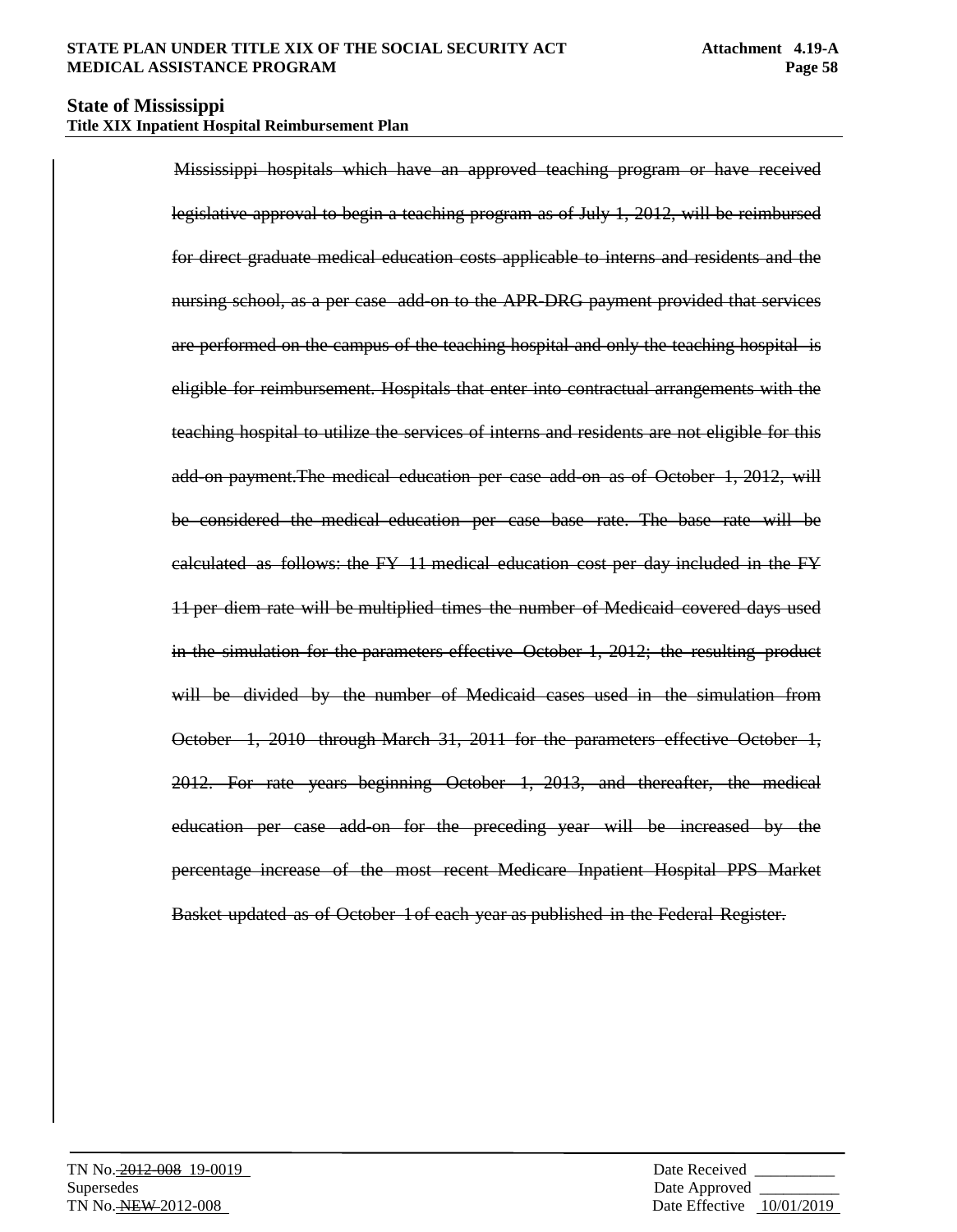The per resident rate will be as follows:

- A. For residencies of Mississippi academic health science centers with a Level 1 trauma center:
	- 1. \$65,000 per FTE for hospitals with 7,500 or more Medicaid hospital inpatient stays, or
	- 2. \$55,000 per FTE for hospitals with fewer than 7,500 Medicaid hospital inpatient stays.
- B. For residencies of all other accredited hospitals:
	- 1. \$35,000 per FTE for hospitals with greater than 7,500 Medicaid hospital inpatient stays,
	- 2. \$27,500 per FTE for hospitals with 2,000 to 7,500 Medicaid hospital inpatient stays, or
	- 3. \$25,000 per FTE for hospitals with fewer than 2,000 Medicaid hospital inpatient stays.

Beginning July 2021, the amount per resident will increase annually by the lessor of 1.5% or the final Medicare Inpatient Hospital PPS Market Basket updated as of October 1 of each year as published in the Federal Register.

If a providerreceived legislative approval tobegin ateaching programasofJuly 1, 2012, but has not begun the program as of October 1, 2012, once the provider implements the teaching program it will submit a budget to Medicaid that includesestimated total Medicaid education costs and stays for the first year. The initial medical education add-on for the provider upon implementation of the teaching program, will be determined by dividing Medicaid budgeted costs by Medicaid budgeted stays. Ifthe provider has notsubmitted a costreport that includes medical